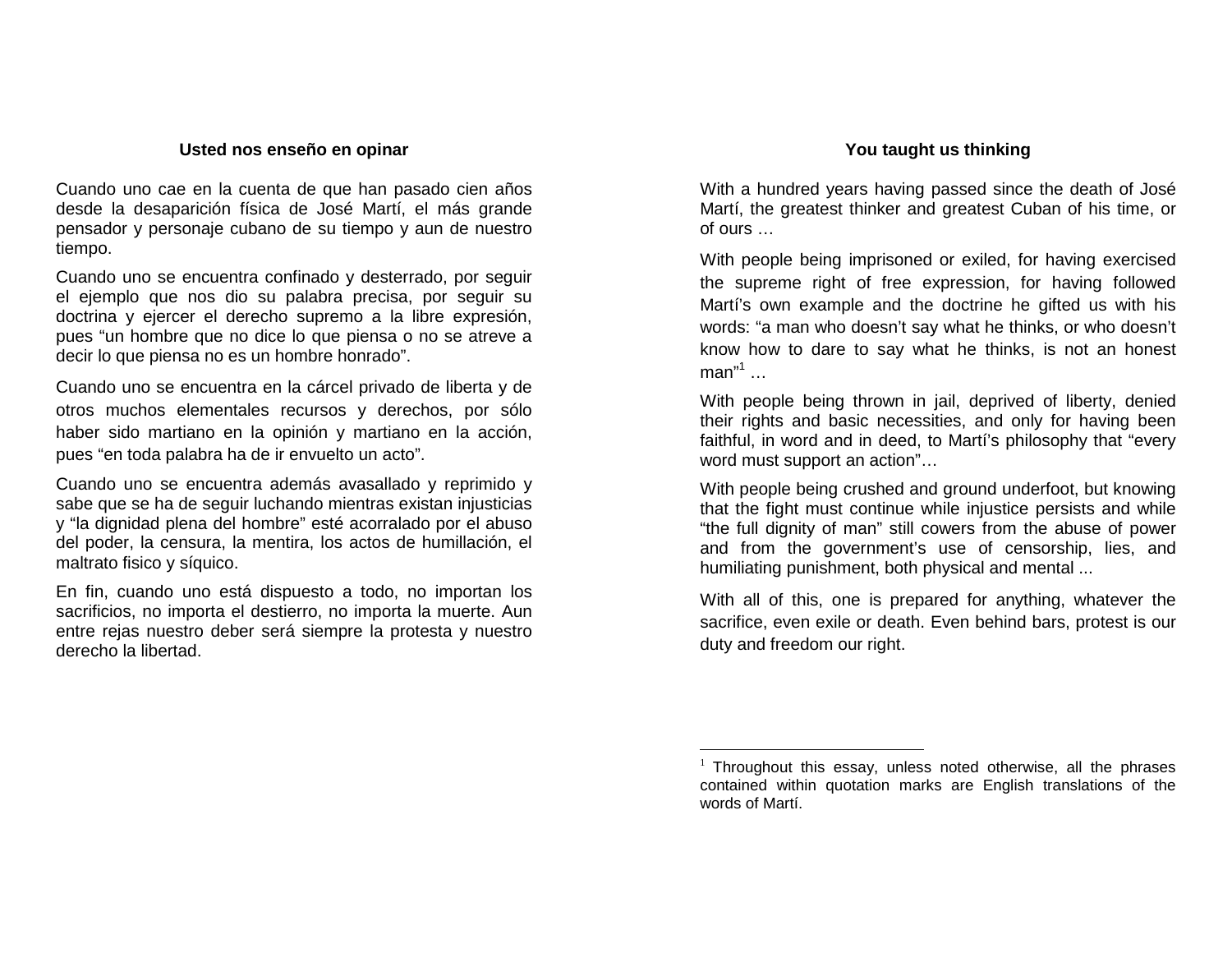Febrero de 1995. Nos llaman injustamente contrarrevolucionarios y nos tratan peor que a los presos comunes, pues hemos cometido el peor de los crímenes: amar la libertad y alzar la voz contra la tiranía y el totalitarismo de los comunistas en el poder.

Febrero de 1995. Ya llevo dos años cumplidos en este infrahumano e injusto presidio político, y sé que estoy condenado a diez, por el "delito" de escribir y distribuir panfletos y octavillas en contra de la represión y la opresión durante la s "elecciones" de 19 92:

"NO POR CASTRO, VOTE POR LA LIBERTAD. ¡ABAJO LA TIRANÍA!" – decían.

Febrero de 1995. Son dos años de encierro y ahora se aproxima la fecha luctuosa del 19 de mayo. Este es el año del centenario de la gloriosa caída en combate por la independencia del autor de los *Versos Sencillos*, del autor de *El Presidio Político en Cuba*, y de *La Edad de Oro*, de nuestro José Martí, de nuestro Apóstol de la dignidad, la libertad, la democracia y la independencia. Este es el año del centenario y me dispongo a escribir desde aquí, desde esta prisión inmerecida, burlando la vigilancia de mis custodios que ya se preocupan al verme leyendo y estudiando los libros de José Martí, <sup>n</sup> uestroMaestro, la defensade**ELÚNICOMARTÍ**; <sup>e</sup> sdecir, mi pro pia autodefensa.

February 1995. We are unjustly branded as counterrevolutionaries, and are treated worse than common criminals, since we have committed the worst of crimes: to love freedom and to speak out against totalitarianism and the tyranny of Communist p ower.

February 1995. I have already served two years in this unjust and subhuman political prison, and I know that I was sentenced to twelve years for the "offence" of writing and distributing pamphlets and leaflets against repression and oppression during the so-called "elections" in 1992: "VOTE FOR FREEDOM, NOT FOR CASTRO. DOWN WITH TYRRANY!" – they said.

February 1995. I have been locked away for two years and a sad date is now approaching. May 19<sup>th</sup> will be the 100<sup>th</sup> anniversary of the fall in combat, in th e fig ht for indep endence, of the author of *Versos Sencillos (Plain Verses), El Presidio* Político en Cuba (The Political Prison in Cuba), and of La *Edad de Oro (The Golden Age)*, our José Martí, our Apostle of Dignity, Freedom, Democracy and Independence. In this 100<sup>th</sup> anniversary year, I am setting out to write the defence of the one and only Martí from here, from this prison no-one deserves, avoiding the watchful eye of the guards, who are already worried to see me reading and studying the books of José Martí, our Master. In other words, this is my own selfdefence.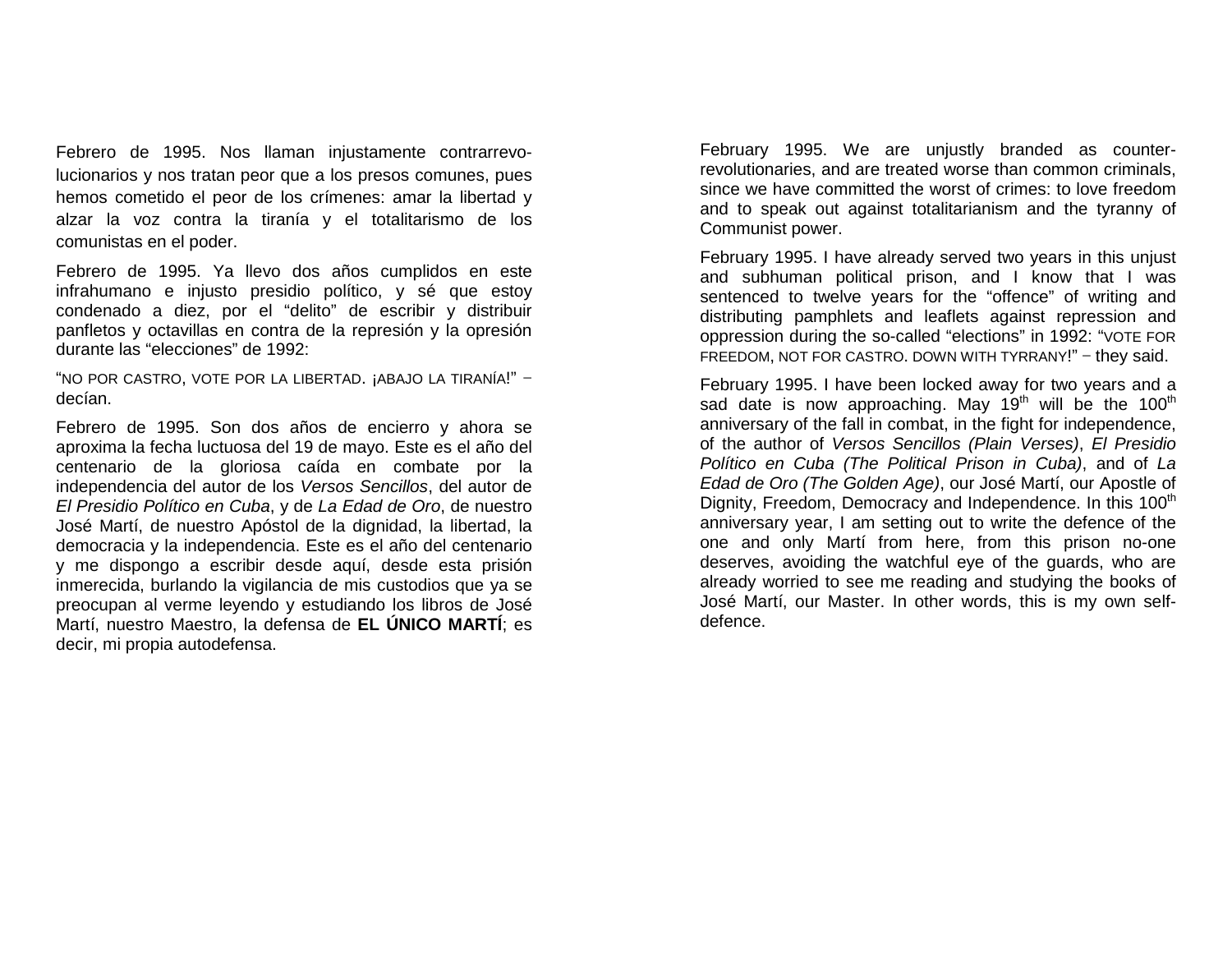Para hablar de "el único Martí", hay que hablar de "el otro Martí", del Martí que nos ha ocultado siempre la propaganda irrespetuosa de la tiranía castrista. Es decir, hay que hablar no sólo del Martí independentista y antiimperialista que nos propagandiza y esquematiza, como arma político-ideológica y justificación de sus actos, la demagógica postura de intolerancia e intransigencia del régimen totalitarista y autocrático de Fidel Castro; sino también, del Martí que nos han ocultado, que nos han tergiversado, de ese Martí amante de la libertad, de la opinión libre y sincera, de la tolerancia, de la pluralidad, de la paz, de la república "con todos y para el bien de todos", del Martí de "las libertades políticas", de "las prácticas de libertad", de "la dignidad plena del hombre", de la democracia, para llegar a establecer así en la conciencia de los cubanos la valoración de **EL ÚNICO MARTÍ**, sin tapujos ni tergiv ersaciones tendenciosas.

No para hacer ver al Martí que nos conviene ver, no para ponerlo arbitrariamente al servicio de nuestra ideología, de nuestras creencias, de nuestros intereses. No para servirnos de él, sino para servirle a él, como idea, como doctrina que debe ser respetada, que debe imperar, y así poder declararnos verdaderos martianos, fieles seguidores de su total palabra que es ejemplo para los hombres dignos, que es eje mplo p ara la humanidad.

Febrero de 1995. Quieren aplastar mi rebeldía, doblegar mi voluntad, ponerme a repetir consignas partidistas en la formación y en cada uno de los tres recuentos del día, tal y como obligan a hacer a los presos comunes y éstos lo hacen hipócritamente para poder sobrevivir y obtener ciertos beneficios que alivien un poco la carga que llevamos de encierro, hambre y represión. Quieren humillarme. No lo c ons eg uirán.

In order to speak about "the real Martí", it is necessary to speak about "the other Martí", about the man who has always been hidden from us by Castro, whose propaganda pays no respect to the true Martí. That is to say, we cannot speak only of Martí the Cuban nationalist and anti-imperialist, the one sketched out for us by the ideological propaganda weapons of the totalitarian and autocratic regime of Fidel Castro, the Martí they use to justify their actions, their intolerance, their intransigence, their demagogy. We must also speak about the Martí who has been distorted and hidden from us, of the Martí who loved liberty, free and honest opinions, plurality, peace, and a Cuba "for all, and for the good of all". We must speak of the man who used phrases like "political freedoms", "the practice of liberty" and "the full dignity of man", and who spoke of democracy. We must speak of both these Martí's in order to establish in the Cuban conscience the truth of the real Martí, without deceit, distortion or spin control.

We can't look only for the Martí we want to see, using him arbitrarily to prop up our ideology, our beliefs and our interests. We can't make him serve us but, instead, should serve him, as an idea, as a doctrine that deserves our respect and that should prevail. In so doing we are able to declare ourselves true followers of José Martí, faithful to the whole of his word, an example for all worthy men, an example for humanity.

February 1995. They want to crush my rebelliousness, to break my will, to force me to repeat party slogans when they line us up and in each of the three daily head counts. This is how they bully the common prisoners, who are forced into being hypocrites in order to survive and to earn some benefits that alleviate a bit of the burden we bear: the confinement, the hunger and the repression. They want to humiliate me. I will not let them.